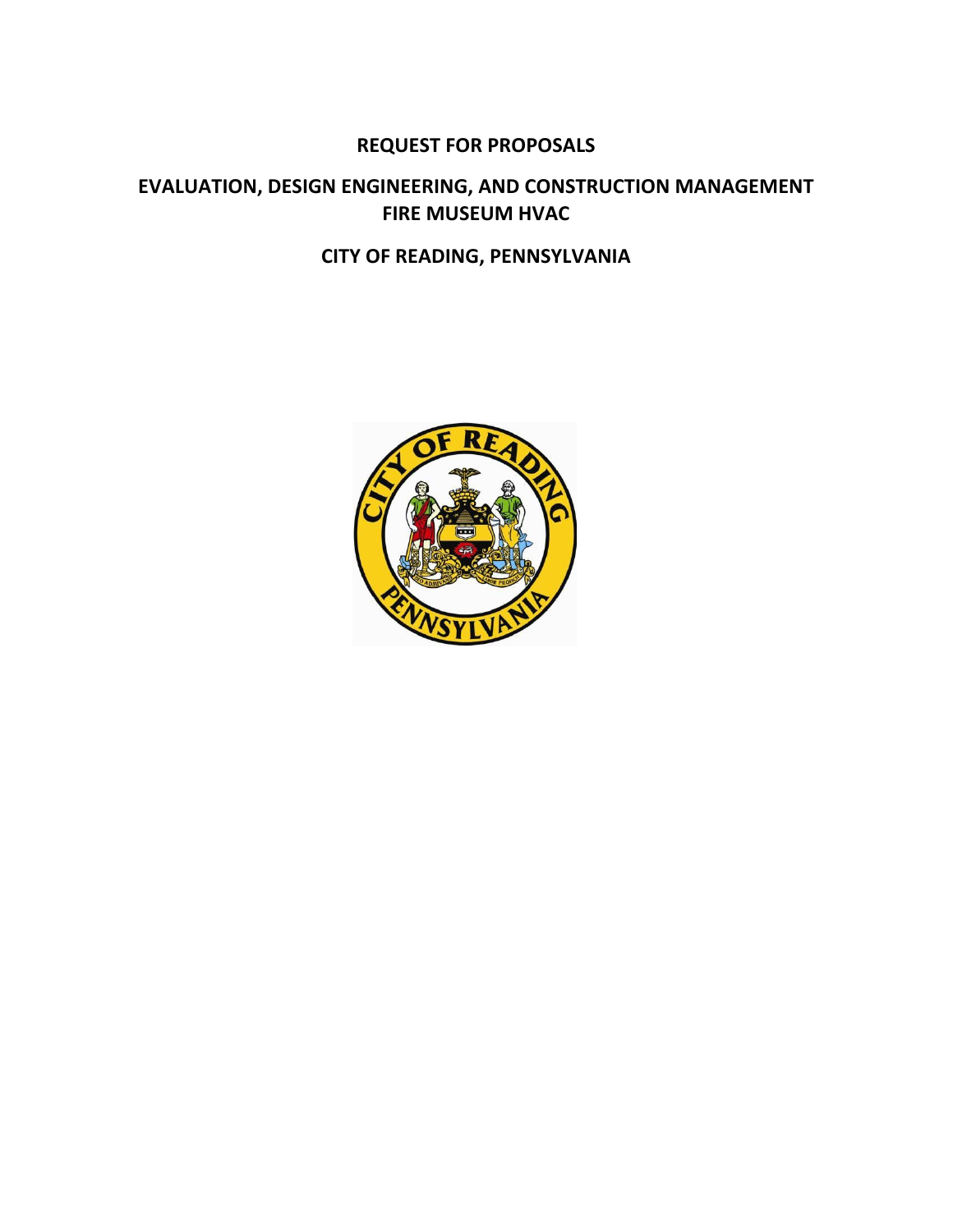# **TABLE OF CONTENTS**

# **FORMS**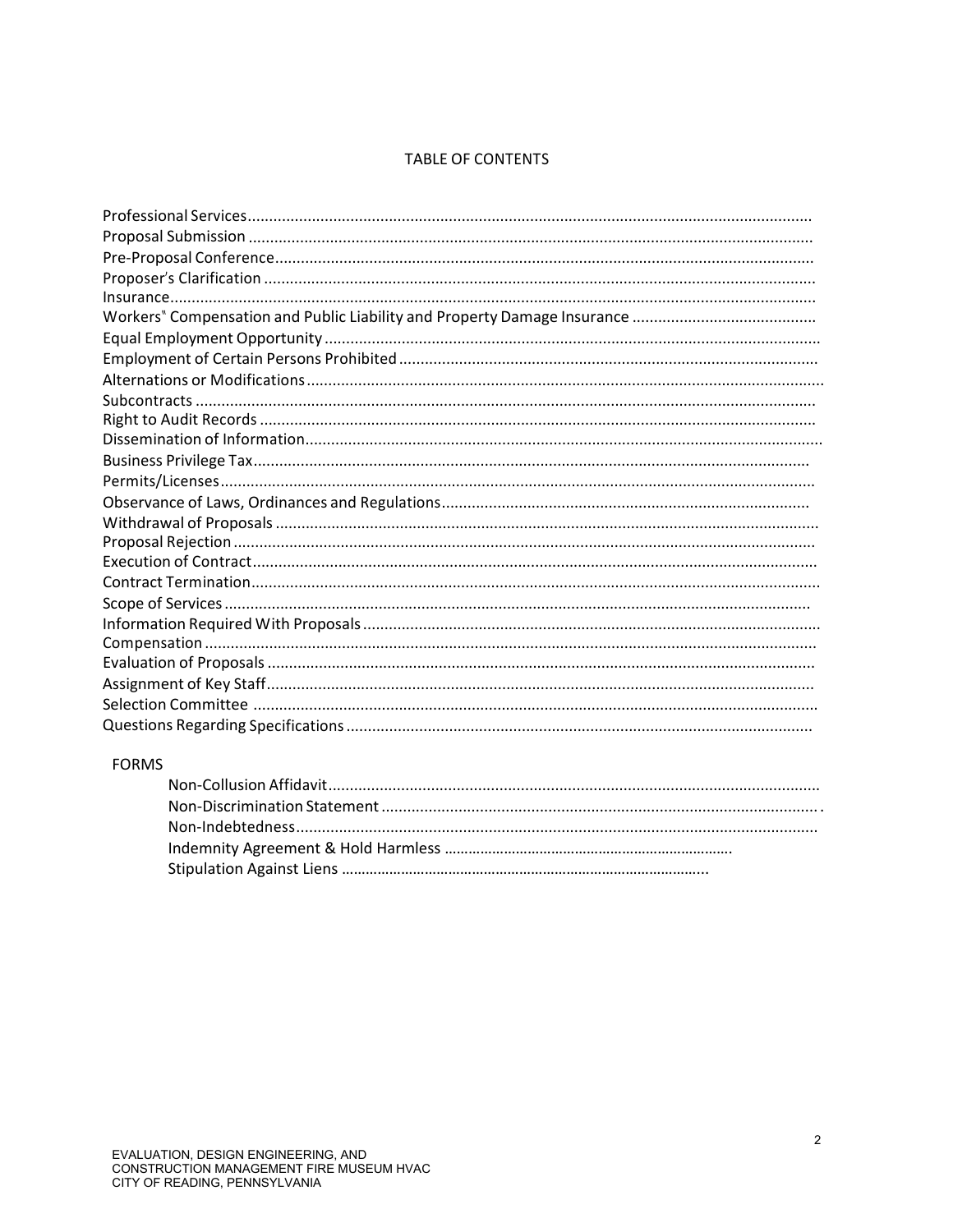## **Project Understanding:**

The City of Reading (City) is seeking proposals from qualified individuals and/or consulting firms to supply assistance to the City's Public Works Department with technical specification preparation, project/program development/implementation and general engineering.

# PROPOSAL SUBMISSION

An electronic proposal, inclusive of all requested information and supporting documents, shall be submitted via the PennBid Program (pennbid.procureware.com). Proposals shall be received until 3:00 P.M., prevailing time on July 19, 2022.

Proposals received via PennBid after the hour specified will not be considered.

## PRE-PROPOSAL CONFERENCE

There will be a mandatory pre-proposal meeting for this project on June 22, 2022 at 10:00 AM

# PROPOSER'S CLARIFICATION

By submitting a proposal, the proposer certifies that the RFP has been fully read and that the proposer understands the proposal method and has full knowledge of the scope, nature and quality of work to be performed.

To ensure fair consideration for all proposers, the City prohibits communication to or with any department director, division manager or employee during the submission process with the exception of those questions relative to interpretation of specifications or the proposal process. No interpretations of the meaning of the RFP documents will be made to any bidder orally.

Every request for such interpretation shall be submitted via the PennBid Program (pennbid.procureware.com) to be given consideration must be sent in prior to June 30, 2022. Any and all such interpretation will be in the form of an Addendum to the Contract Documents and will be issued via PennBid to all prospective proposers no later than July 8, 2022.

## **INSURANCE**

The Successful Proposer, at the time of execution of the contact, shall also furnish the City with insurance certificates of adequate limits, as later indicated, to protect the City of Reading, its agents, and employees, from any litigation involving Worker's Compensation, Public Liability and Property Damage, involved in the work. All subcontractors must also furnish copies of their liability insurance and Worker's Compensation Insurance certificates to the City. No subcontractor will be allowed to perform any work under this contract by the City unless such certificates are submitted to and approved by the City beforehand.

## WORKERS' COMPENSATIONAND PUBLIC LIABILITY AND PROPERTY DAMAGE INSURANCE

negligent, and the Proposer shall keep the City free and discharged of and from any and all responsibility  $\frac{3}{3}$ The status of the Proposer in the work to be performed is that of any independent Proposer and as such, he shall properly safeguard against any and all injury or damage to the public, to public and private property, materials and things, and as such he alone shall be responsible for any and all damage, loss or injury to persons or property that may arise, or be incurred, in or during the conduct or progress of said work without regard to whether or not the Proposer, sub-contractors, agents, or employees have been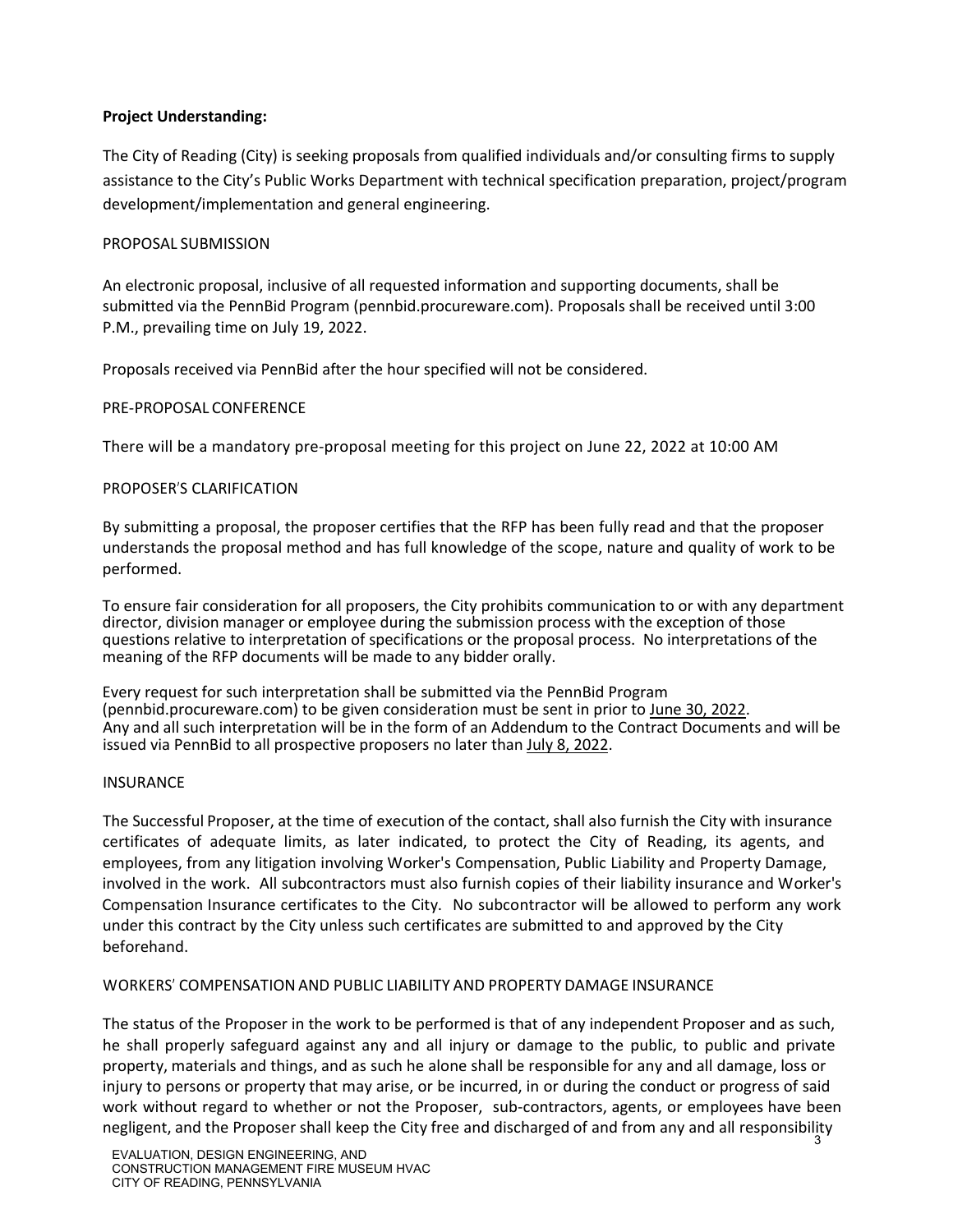and liability therefore of any sort or kind. The Proposer shall assume all responsibility for risks or casualties of every description, for any or all damage, loss or injury to persons or property arising out of

the nature of the work from the action of the elements, or from any unforeseen or unusual difficulty, including all legal defense costs incurred by the City. The Proposer shall assume and be liable for all blame and loss of whatsoever nature by reason of neglect or violation of any Federal, State, County or Local laws, regulations, or ordinances; the Proposer shall indemnify and save harmless the City from all suits or actions at law of any kind whatsoever in connection with this work and shall if required by the City, produce evidence of settlement of any such action before final payment shall be made by the City. Proposer's Liability Insurance Certificate shall include the save harmless clause and shall be filed with the City.

The Proposer shall maintain such insurance as will protect the proposer from claims under worker's compensation acts and from claims for damages because of bodily injury, including death, and property damage, which may arise from and during operations under this Contract, whether such operations be by himself, by any subcontractor or anyone directly or indirectly employed by either of them. Proposer's liability insurance shall be in the names of the Proposer and the City as their respective interests may appear. Each policy and Certificate of Insurance shall contain an endorsement naming the City of Reading as additionally insured. Certificates of such insurance shall be filed with the City.

The minimum amount of liability insurance to be maintained by the Contractor during the life of the contract shall be as follows:

**Comprehensive General Liability** – for bodily injury and property damage – including any liability normally covered by a general liability policy with limits of not less than \$1,000,000 per occurrence and \$2,000,000 in the annual aggregate.

**Professional Liability** – in minimum amounts of \$1,000,000 per occurrence and \$2,000,000 aggregate.

Prior to commencement of performance of this Agreement, Contractorshall furnish to the City a certificate of insurance evidencing all required coverage in at least the limits required herein, **naming the City of Reading, its elected officials, agents, and employees as additional insureds under the Comprehensive General Liability coverage**, and providing that no policies may be modified or cancelled without thirty (30) days advance written notice to the City. Such certificate shall be issued to*: City of Reading, 815 Washington Street, Reading, PA 19601.* All policies shall be in effect with companies holding an A.M. Best rating of "A-" or better and shall be licensed to do business in the Commonwealth of Pennsylvania. Such companiesshall also be acceptable to the City.

Please forward a certificate of insurance verifying these insurance requirements.

All subcontractors performing work under this contract must furnish to the City a copy of their Certificate of Insurance for Workers' Compensation and liability for bodily injury and property damage.

## EQUAL EMPLOYMENT OPPORTUNITY

During the performance of this Contract, the Proposer agrees as follows:

The Proposer will not discriminate against any employees or applicant for employment because of race, color, religion, sex, or national origin. The Proposer will take affirmative action to ensure that applicants are employed, and that employees are treated during employment, without regard to race, color, religion, sex, or national origin. Such action shall include, but not be limited to, the following: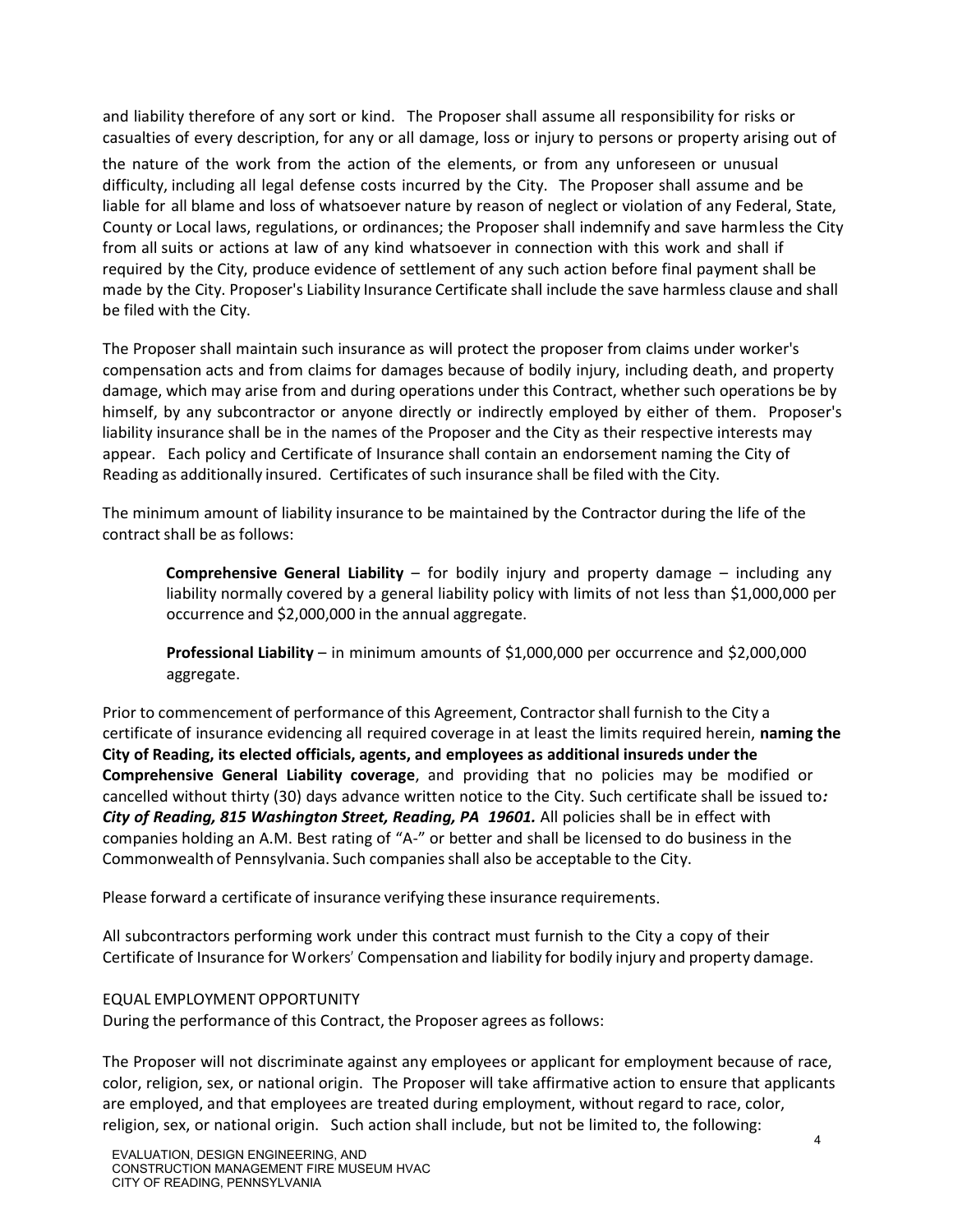employment, upgrading, demotion, or transfer; recruitment or recruitment advertising; layoff or termination; rates of pay or other forms of compensation; and selection for training, including apprenticeship. The Proposer agrees to post in conspicuous places, available to employees and applicants for employment, notices which may be provided by the City setting forth the provisions of this nondiscrimination clause.

The Proposer will, in all solicitations or advertisements for employees placed by or on behalf of the Proposer, state that all qualified applicants will receive consideration for employment without regard to race, color, religion, sex, or national origin.

In the event of the Proposer's noncompliance with the non-discrimination clauses of this Contract or with any of the said rules, regulations, or orders, this Contract may be canceled, terminated, or suspended in whole, or in part and the Proposer may be declared ineligible for further City contracts.

The Proposer will include the provisions of these paragraphs in every subcontract or purchase order unless exempted.

## EMPLOYMENT OF CERTAIN PERSONS PROHIBITED

No person who, at the time, is serving sentence in a penal or correctional institution shall be employed on the work covered by this Contract.

## ALTERATIONS OR MODIFICATIONS

This contract will be under the direct supervision of the City or its authorized representatives. Any alterations or modifications of the work performed under this contract shall be made only by written agreement between the Proposer and the City authorized representatives and shall be made prior to commencement of the altered or modified work. No claims for extra work or materials shall be allowed unless covered by written agreement.

#### SUBCONTRACTS

The Proposer will not be allowed to subcontract work under this contract unless written approval is granted by the City. The Subproposer, as approved, shall be bound by the conditions of the contract between the City and the Proposer. The authorization of a Subproposer is to perform in accordance with all terms of the contract and Specifications. All required notices, work orders, directives, and requests for emergency services will be directed to the Proposer. All directions given to the Subproposer in the field shall bind the Proposer as if the notice had been given directly to the Proposer.

#### RIGHT TO AUDIT RECORDS

The City shall be entitled to audit the books and records of a proposer or any sub-proposer to the extent that such books and records relate to the performance of such contract or sub-contract. Such books and records shall be maintained by the proposer for a period of three (3) years from the date of final payment under the prime contract and by the sub-proposer for a period of three (3) years from the date of final payment under the sub-contract unless a shorter period is otherwise authorized in writing.

#### DISSEMINATION OF INFORMATION

relating to the City, the account or performance of services under the agreement without prior  $5$ During the term of the resulting contract, the successful proposer may not release any information related to the services or performance of services under the contract, nor publish any report or documents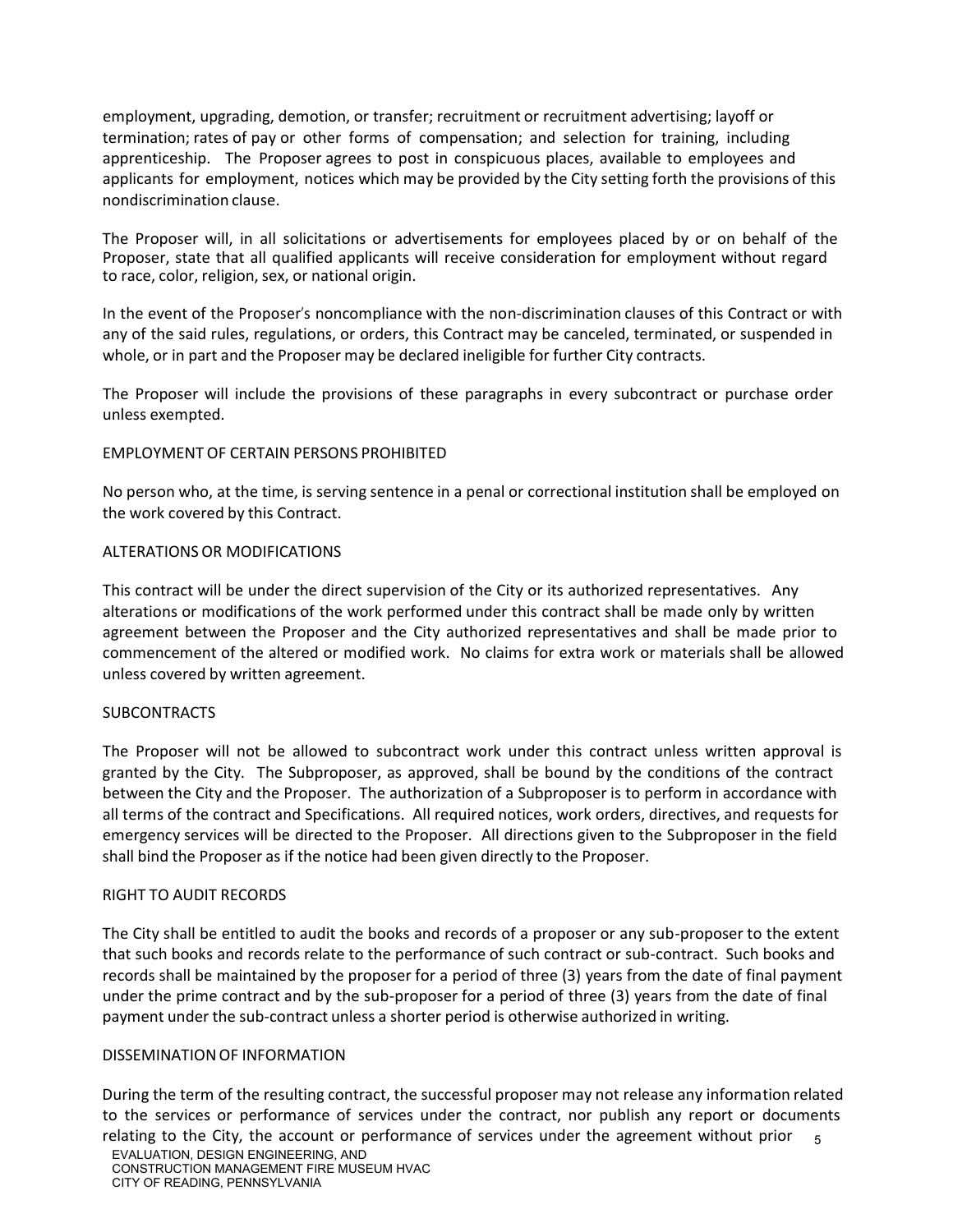written consent of the City; and shall indemnify and hold harmless the City, its officers, agents, and employees from all liability which may be incurred by reason of dissemination, publication and distribution, or circulation, in any manner whatsoever, of any information, data, documents, or material pertaining to the City, the account or the contract by the proposer or its agents or employees.

## BUSINESS PRIVILEGE TAX

The City of Reading imposes a Business Privilege License at \$55.00 per calendar year. In addition, a Business Privilege Tax is imposed at the service rate of 2-1/4 mills upon the gross receipts attributable to business conducted within the City of Reading.

## PERMITS/LICENSES

The Proposer shall, at its expense, pay all fees and procure all necessary licenses and permits needed to conduct the work required under the terms of this contract. The Proposer shall give any and all necessary formal notices required in conjunction with the lawful prosecution of the work of this contract.

## OBSERVANCE OF LAWS, ORDINANCES AND REGULATIONS

The Proposer at all times during the term of this contract shall observe and abide by all Federal, State, and Local laws which in any way affect the conduct of the work and shall comply with all decrees and orders of courts of competent jurisdiction. The Proposer shall comply fully and completely with any and all applicable State and Federal statutes, rules and regulations as they relate to hiring, wages, and any other applicable conditions of employment.

### WITHDRAWALOF PROPOSALS

Proposers may revise or withdraw their proposals at any time prior to the due date and time within PennBid. No proposals may be withdrawn for a period of ninety (90) days following the formal opening and receipt of proposals by the City of Reading

#### PROPOSAL REJECTION

The City of Reading reserves the right to reject any or all proposals and to accept or reject any part of any proposal. It also reserves the right to waive any technical defects or minor irregularities, which in its discretion, is in the best interest of the City.

#### EXECUTION OF CONTRACT

The successful Proposer shall, within ten (10) calendar days after mailing of contract documents by the City to the Principal, enter into contract with the City.

The contract, when executed, shall be deemed to include the entire agreement between the parties; the Proposer shall not base any claim for modification of the contract upon any prior representation or promise made by the representatives or the City, or other persons. All attachments are considered as part of this document.

#### CONTRACT TERMINATION

The City shall have the right to terminate a contract or a part thereof before the work is completed in the event: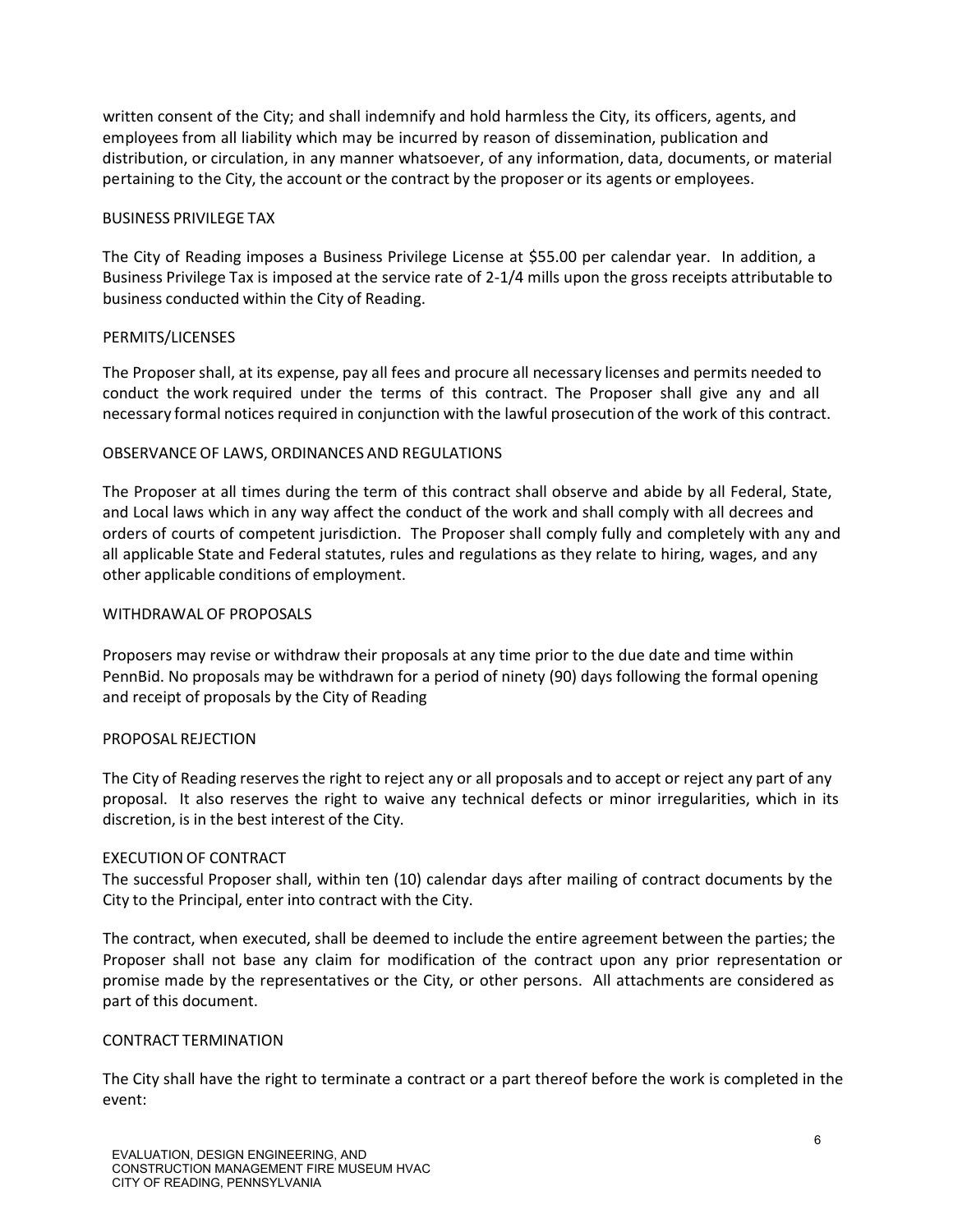- A. Previous unknown circumstances arise making it desirable in the public interest to void the contract.
- B. The proposer is not adequately complying with the specifications.
- C. The proposer refuses, neglects, or fails to supply properly trained or skilled supervisory personal and/or workers or proper equipment.
- D. The proposer in the judgment of the City is unnecessarily or willfully delaying the performance and completion of the work.
- E. The proposer refuses to proceed with work when and as directed by the City.
- F. The proposer abandons the work.

## **Qualifications:**

Each firm is requested to designate and name a qualified representative who shall be the contact with the designated City representative. This representative shall oversee all activities regarding the subject matter of this RFP if he/she or his/her firm is selected.

The desired experience and technical requirements for the submission are detailed below in the Technical Specifications. The successful firm shall be responsible for personnel, supplies, equipment, and local travel cost. The successful firm may bill the City for actual costs for additional tasks requested and authorized in writing by the City.

## **General scope of work:**

The City of Reading (City) is seeking proposals from qualified individuals and/or consulting firms to provide the City's Public Works Department with evaluation of the Fire Museum HVAC system, design engineering services, technical specification preparation, and construction management services. The evaluation will consider all aspects of the HVAC system to include: Full review of Heat and Cooling systems Recommendation on alternative systems to current Steam System Design Engineering of replacement systems where necessary Zoned thermostatic control Automatic operating control- alternate heating or cooling as necessary 100% duct cleaning, replacement, or new where necessary O&M manual to include future maintenance schedule documents Energy Efficiency User Friendly Covid-19 or contagion prevention Code Compliance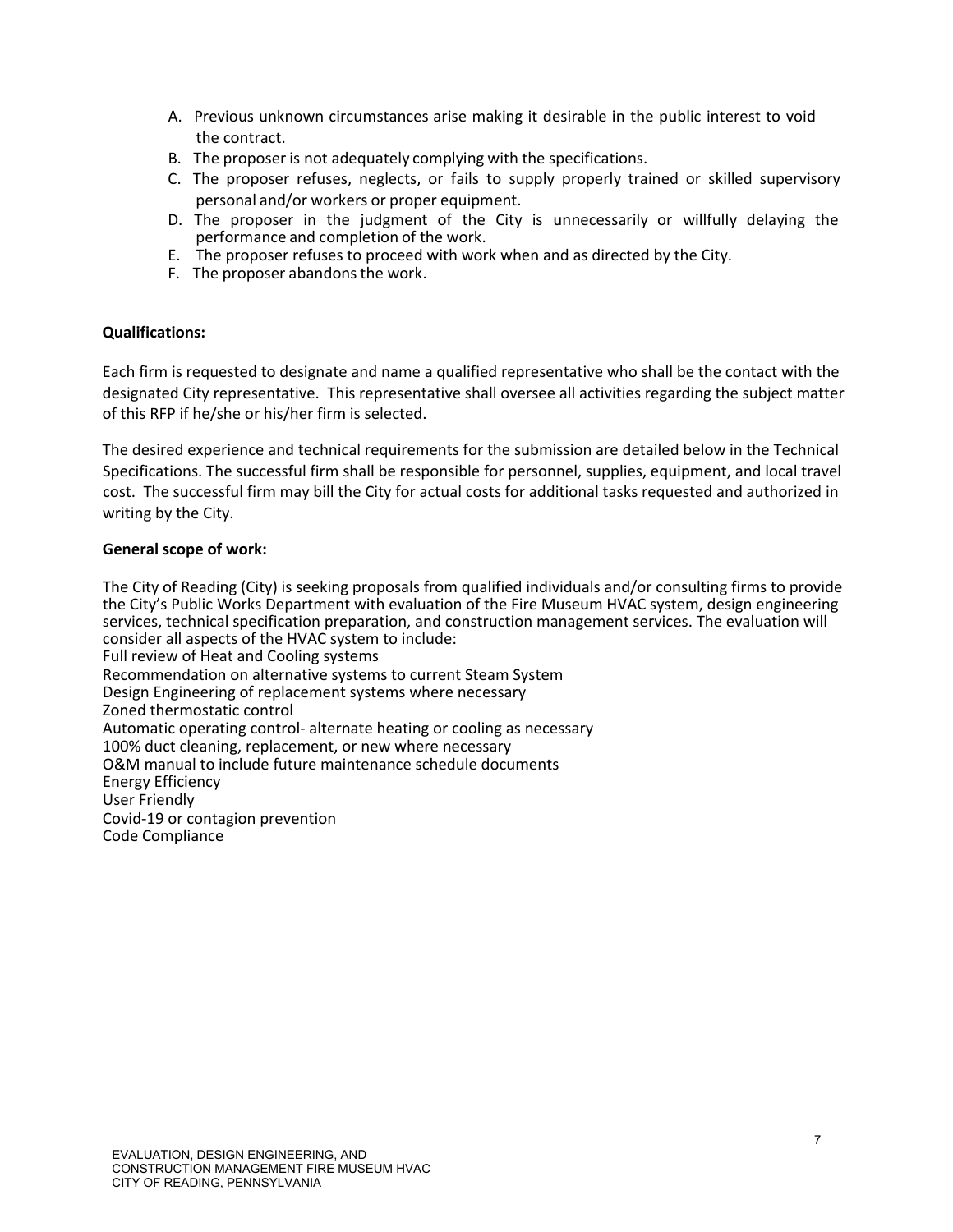## NON-COLLUSIONAFFIDAVIT

## INSTRUCTIONS FOR NON-COLLUSIONAFFIDAVIT

This Non-Collusion Affidavit is material to any contract pursuant to this bid. According to the Pennsylvania Antibid-Rigging Act, 73 P.S. 1611 et seq., governmental agencies may require Non-Collusion Affidavits to be submitted together with proposals.

This Non-Collusion affidavit must be executed by the member, officer, or employee of the proposer who is authorized to legally bind the proposer.

Bid/Proposal rigging and other efforts to restrain competition, and the making of false sworn statements in connection with the submission of proposals are unlawful and may be subject to criminal prosecution. The person who signs the Affidavit should examine it carefully before signing and assure himself or herself that each statement is true and accurate, making diligent inquiry, as necessary, of all other persons employed by or associated with the proposer with responsibilities for the preparation, approval, or submission of the bid.

In the case of a proposal submitted by a joint venture, each party to the venture must be identified in the proposal documents, and an Affidavit must be submitted separately on behalf of each party.

The term "complementary bid/proposal" as used in the Affidavit has the meaning commonly associated with that term in the RFP process, and includes the knowing submission of proposals higher than the proposal of another firm, any intentionally high or noncompetitive proposal, and any form of proposal submitted for the purpose of giving a false appearance of competition.

Failure to file an Affidavit in compliance with these instructions will result in disqualification of the proposal.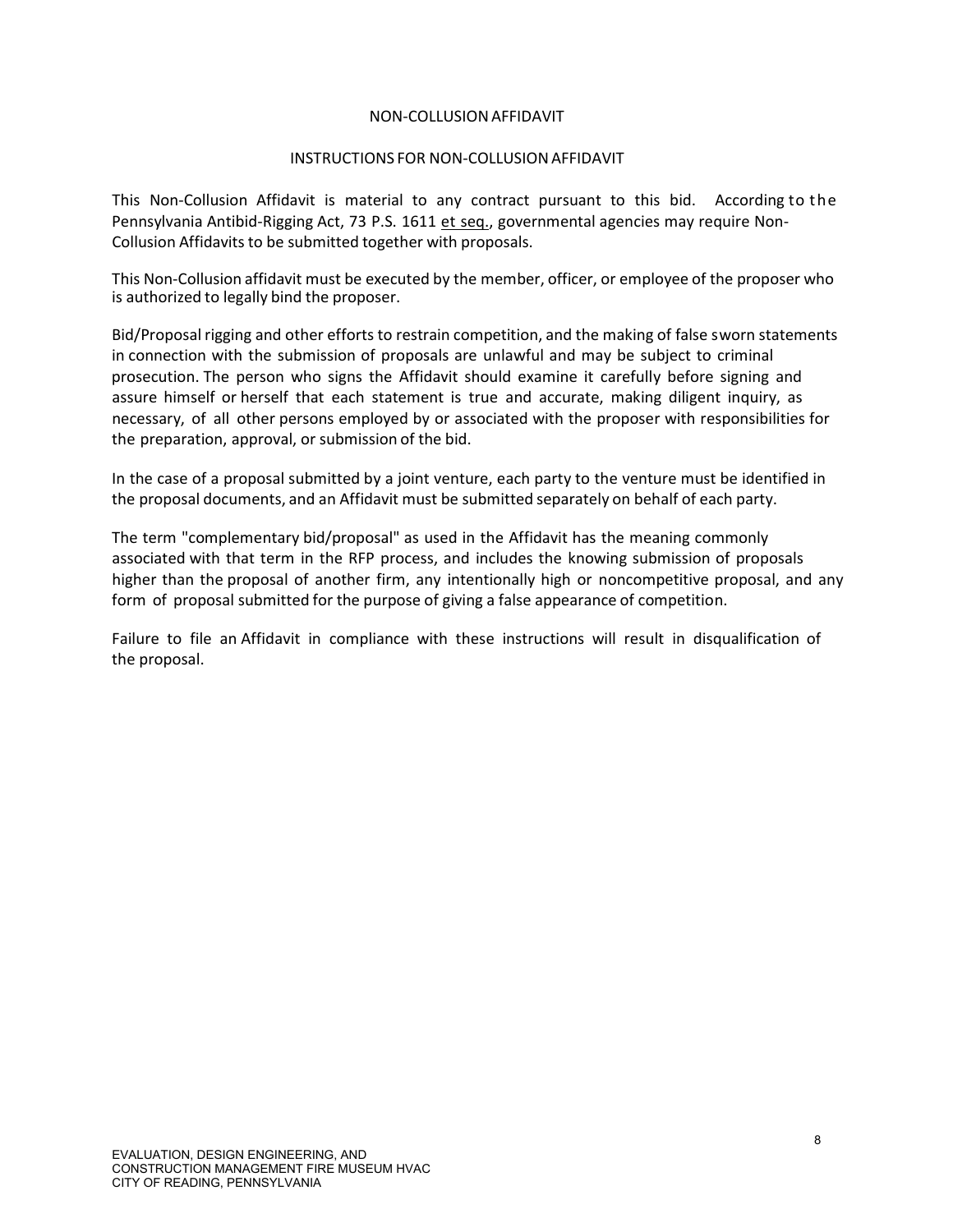## NON-COLLUSIONAFFIDAVIT

| State of  |                                                  |
|-----------|--------------------------------------------------|
| County of |                                                  |
|           | , being first duly sworn, deposes and says that: |
| He/She is | of the Proposer that has                         |

(Owner, Partner, Officer, Representative or Agent) submitted the attached Proposal;

He/She is fully informed respecting the preparation and contents of the attached Proposal and of all pertinent circumstances respecting such Proposal;

Such Proposal is genuine and is not a collusive or sham Proposal;

Neither the said Proposer nor any of its officers; partners, owners, agents, representatives, employees or parties in interest, including this affidavit, has in any way colluded, conspired, connived or agreed, directly or indirectly, with any other Proposer, firm or person to submit a collusive or sham Proposal in connection with the Contract for which the attached Proposal is submitted or to refrain from submitting in connection with such Contract, or has in any manner, directly or indirectly, sought by agreement or collusion or communication of conference with any other Proposer, firm or person to fix the price or prices in the attached Proposal or of any other Proposer, or to fix any overheld, profit or cost element of the Proposal price or the Proposal price of any other Proposer, or to secure through any collusion, conspiracy, connivance or unlawful agreement any advantage against the City of Reading or any person interested in the proposed Contract;

The price or prices quoted in the attached Proposal are fair and proper and are not tainted by any collusion, conspiracy, connivance or unlawful agreement on the part of the Proposer or any of its agents, representatives, owners, employees, or parties in interest, including this affidavit; and,

Neither the said Proposer nor any of its officers, partners, owners, agents or parties in interest, have any interest, present or prospective, that can be reasonably construed to result in a conflict of interest between them and the City of Reading, which the Proposer will be required to perform.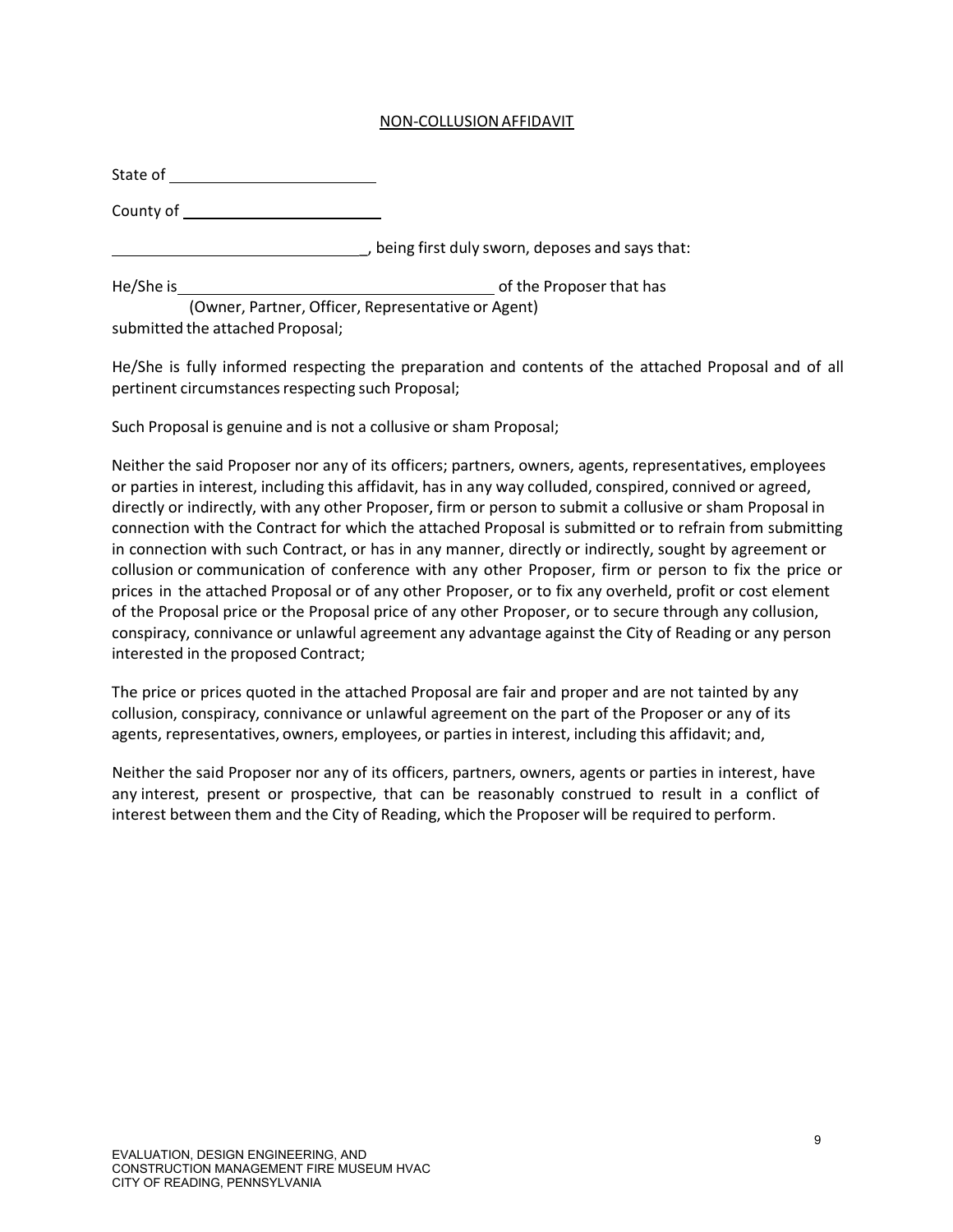| I state that |                        | understands |
|--------------|------------------------|-------------|
|              | $\{M_1, \ldots, M_n\}$ |             |

(Name of Firm)

and acknowledges that the above representations are material and important, and will be relied on by the City of Reading in awarding the Contract(s) for which this Bid is submitted. I understand and my firm understands that any misstatement in this Affidavit is and shall be treated as fraudulent concealment from the City of Reading of the true facts relating to the submission of bids for this Contract.

# (Name and Company Position)

SWORN TO AND SUBSCRIBED BEFORE ME THIS DAY OF , 20\_

My Commission Expires:

Notary Public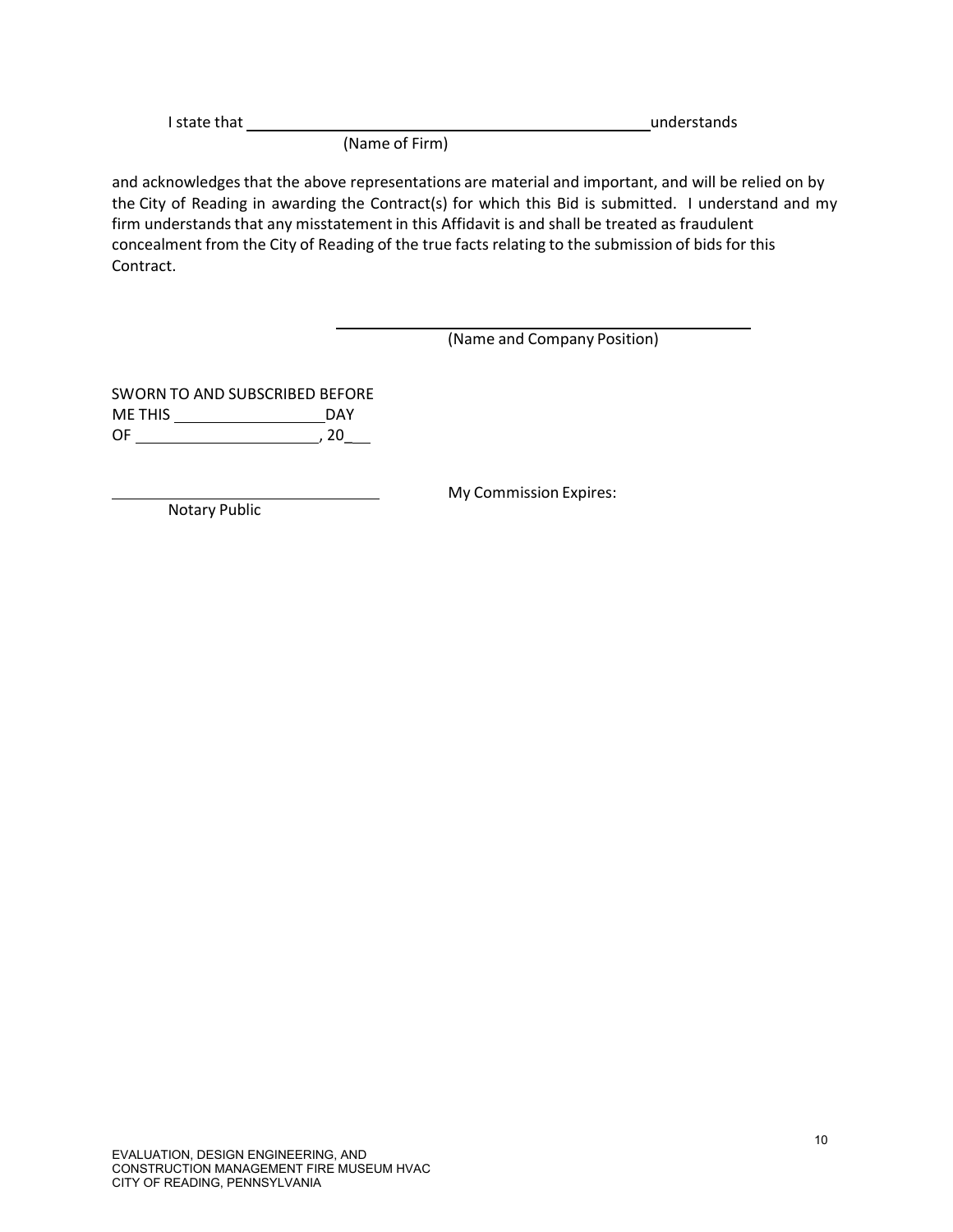# NON DISCRIMINATION STATEMENT

The undersigned hereby certifies that it shall not discriminate against any employee or applicant for employment because of race, color, religion, sex, handicap, familial status, or national origin. The undersigned shall take affirmative action to insure that applicants for employment are employed, and that employees are treated during employment, without regard to their race, color, religion, sex, handicap, familial status, or national origin.

**BIDDER** 

**TITLE**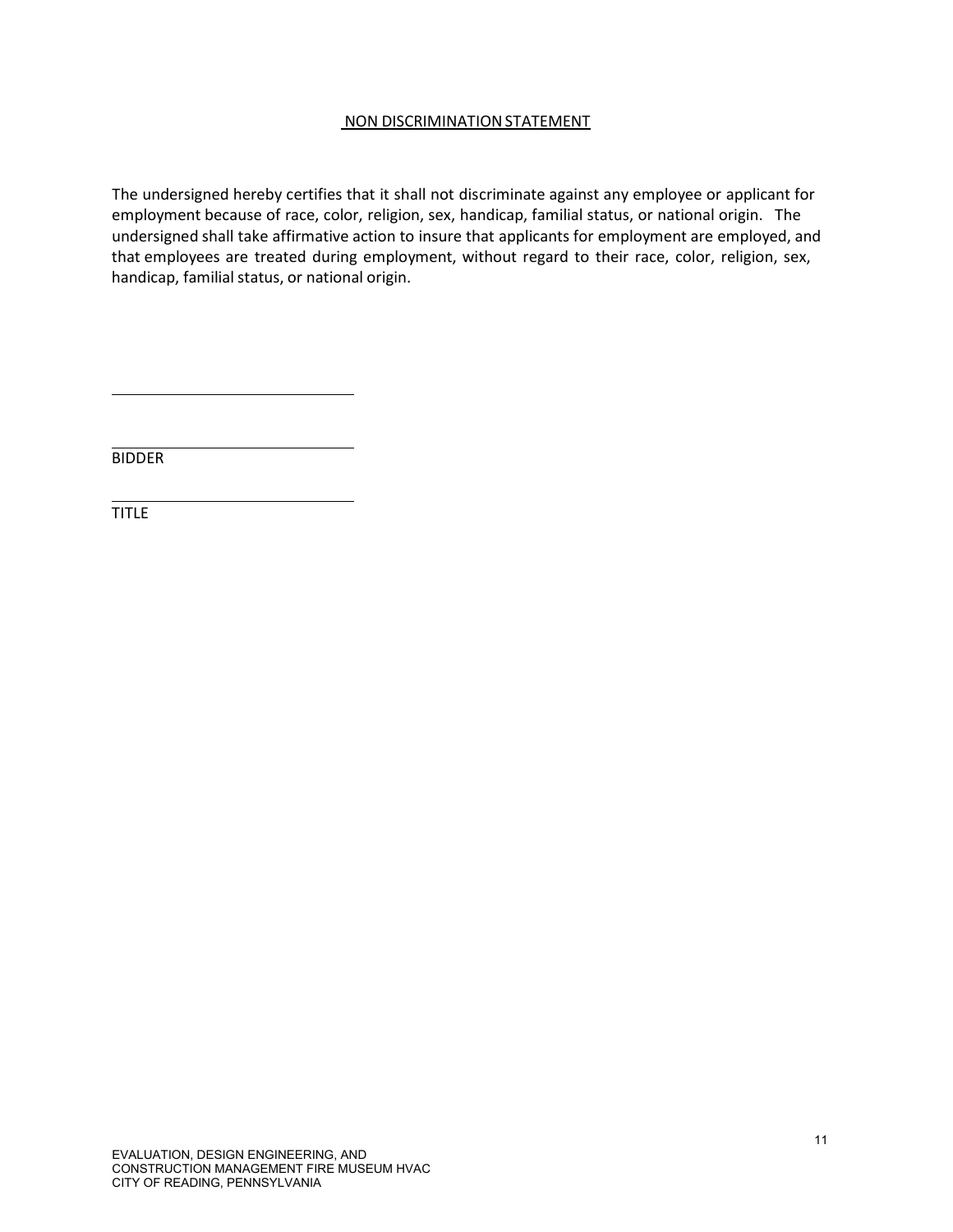# **PROVIDER'S CERTIFICATIONOF NON-INDEBTEDNESS TO THE CITY OF READING**

Provider hereby certifies and represents that Provider and Provider's parent company(ies) and subsidiary(ies) are not currently indebted to the City of Reading (the "City"), and will not at any time during the term of this Contract (including any extensions or renewals thereof) be indebted to the City, for or on account of any delinquent taxes, liens, judgments, fees or other debts for which no written agreement or payment plan satisfactory to the City has been established. In addition to any other rights or remedies available to the City at law or in equity, Provider acknowledges that any breach or failure to conform to this certification may, at the option of the City, result in the withholding of payments otherwise due to Provider and, if such breach or failure is not resolved to the City's satisfaction within a reasonable time frame specified by the City in writing, may result in the offset of any such indebtedness against said payments and/or the termination of this Contract for default (in which case Provider shall be liable for all excess costs and other damages resulting from the termination).

|         | Name of Provider      |              |
|---------|-----------------------|--------------|
| By:     | Signatory             | Authorized   |
| Title:  | <b>Vice President</b> | President or |
| Attest: |                       |              |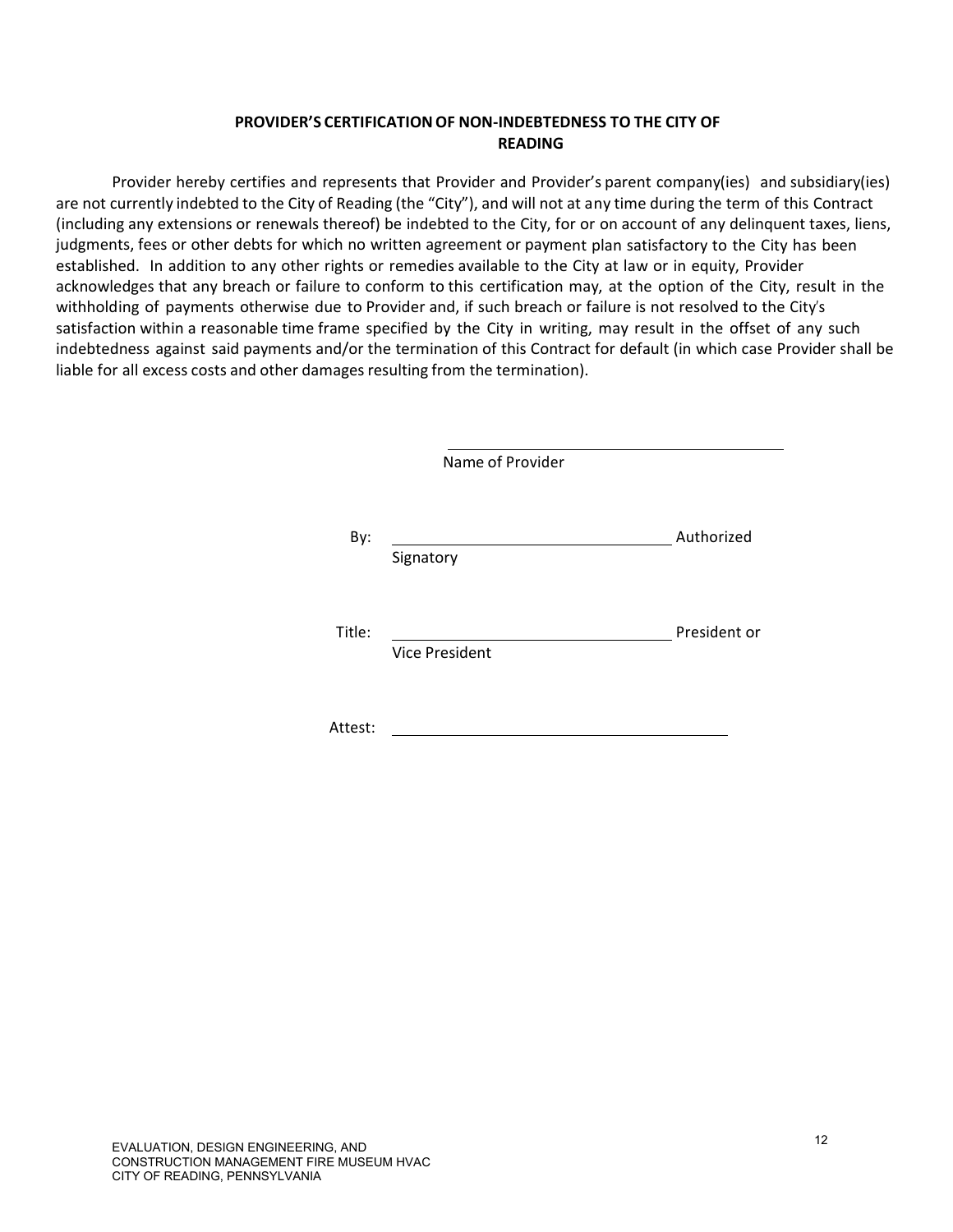### INDEMNITY AGREEMENT & HOLD HARMLESS

### KNOW ALL MEN BY THESE PRESENTS:

| WHEREAS, the undersigned has entered into a contract with the CITY OF READING, dated |  |
|--------------------------------------------------------------------------------------|--|
| , 20, providing for the                                                              |  |

City of Reading, Pennsylvania.

NOW, THEREFORE, in consideration of the award of said contract to the undersigned, \_, as well as in further consideration of the sum of ONE DOLLAR (\$1.00) in handpaid to the said by the City of Reading, receipt whereof is hereby acknowledged, the said

agrees to indemnify and save harmless the CITY OF READING, its officers, agents, servants, and employees against any and all loss, damage, costs and expenses which the said CITY may hereafter suffer, incur, be put to or pay by reason of any bodily injury (including death) or damage to property arising out of any act or omission in performance of the work undertaken under the aforesaid contract.

EXECUTED this \_ \_ day of \_ \_, 20 .

By:

Title: \_

ATTEST:

(Title)

\_

 $\overline{a}$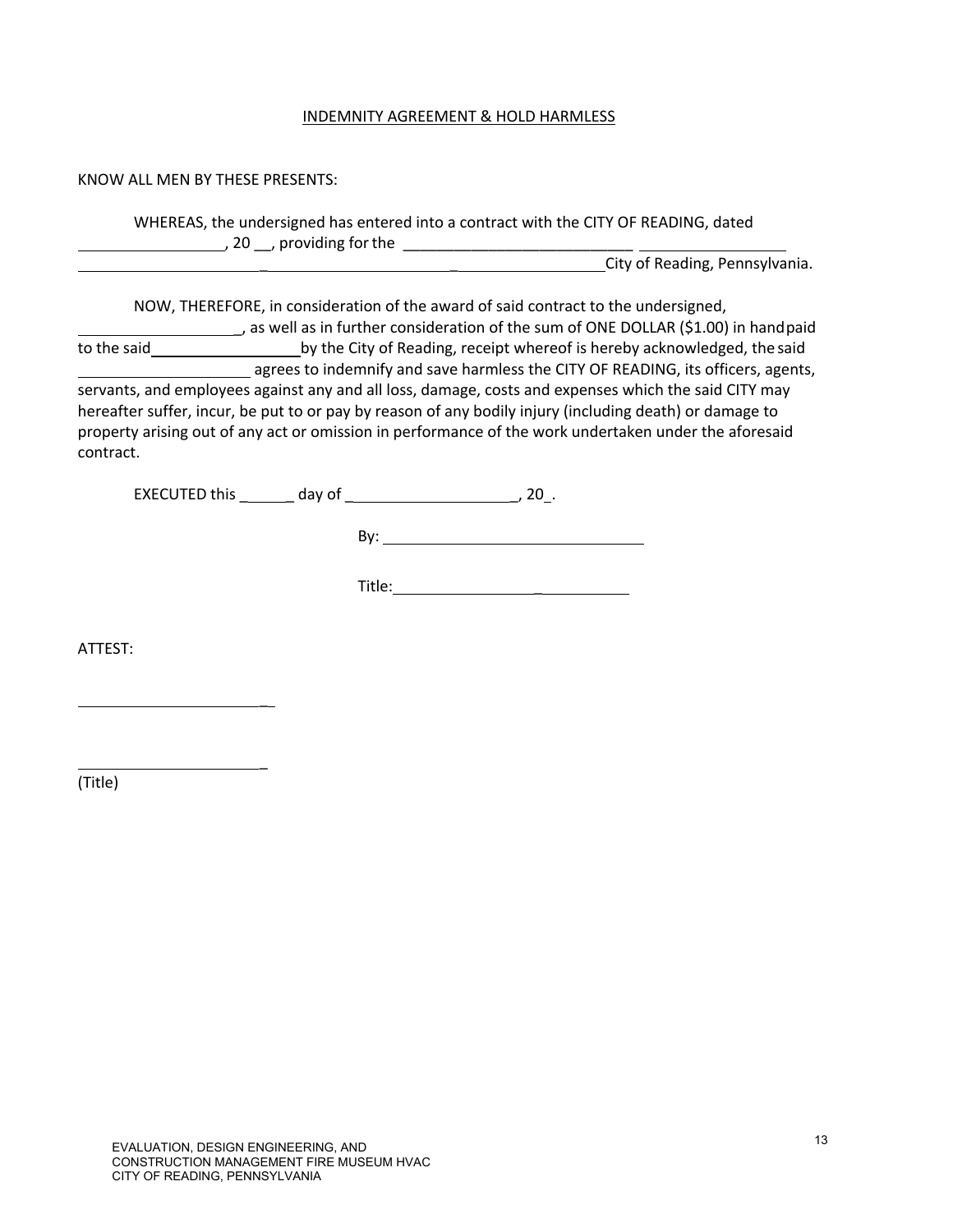## STIPULATION AGAINST LIENS

| WHEREAS,                                      | , hereinafter called the CONTRACTOR, has                                                        |
|-----------------------------------------------|-------------------------------------------------------------------------------------------------|
| entered into a CONTRACT, dated                | , 20 , with                                                                                     |
|                                               | hereinafter called the CITY, to provide materials and                                           |
|                                               | perform labor necessary for the manufacture and furnishing of the: as set forth in the CONTRACT |
| DOCUMENTS as prepared by the City of Reading. |                                                                                                 |

NOW, THEREFORE, it is hereby stipulated and agreed by and between the said parties, as part of the said CONTRACT, and for the consideration therein set forth, that neither the undersigned CONTRACTOR, any SUBCONTRACTOR or material man, nor any other person furnishing labor or materials to the said CONTRACTOR under this CONTRACT shall file a lien, commonly called a mechanic's lien, for WORK done or materials furnished for the above manufacture.

This stipulation is made and shall be filed with the Berks County Prothonotary within ten (10) days after execution, in accordance with the requirements of Section 1402 of the Mechanics Lien Law of 1963 of the Commonwealth of Pennsylvania in such case provided.

|                         |        | IN WITNESS WHEREOF, the parties hereto have caused the signature of their proper officers to be |  |
|-------------------------|--------|-------------------------------------------------------------------------------------------------|--|
| affixed thereto on this | dav of |                                                                                                 |  |
|                         |        |                                                                                                 |  |
| (SEAL)                  |        |                                                                                                 |  |

(CITY OF READING)

BY: \_

TITLE: **All the second second second second** 

ATTEST:

| $RY^{\cdot}$<br>D<br>. . |  |
|--------------------------|--|
|                          |  |

\_

| title: |  |  |
|--------|--|--|
|        |  |  |

(SEAL) \_ \_

(CONTRACTOR)